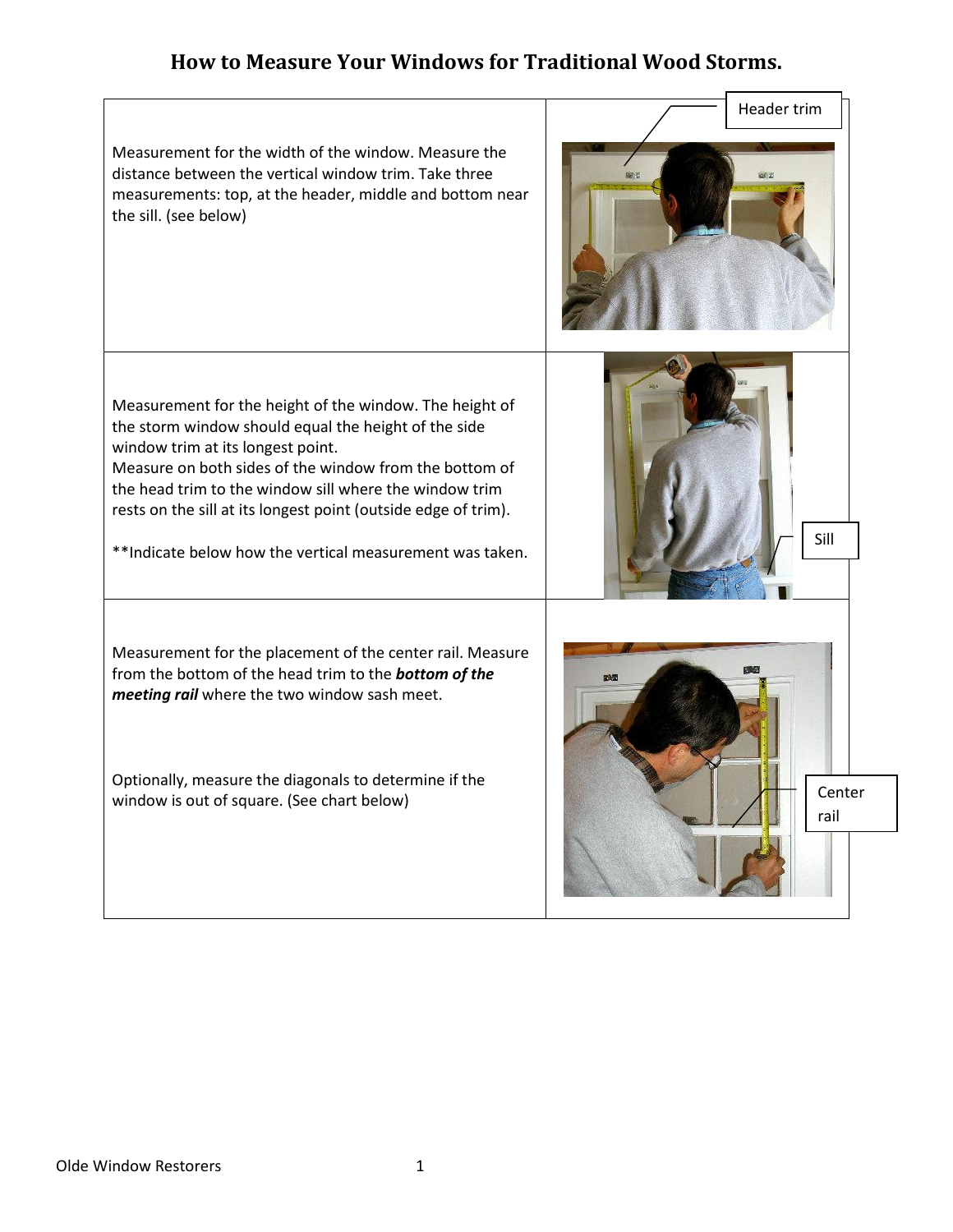## **How to Measure Your Windows for Traditional Wood Storms.**

Customer:

Address:

Phone:



\*\*Indicate vertical measurement point on sill.

*Note: Measurements are best taken on the outside of the window. Left and right diagonal measurements are optional however if the window appears out of square (sill dropped on one side) measure the diagonals.* 

| LOCATION<br>Number | WIDTH AT<br>$\ensuremath{\mathsf{SILL}}$ | WIDTH AT<br>CENTER | WIDTH AT<br>HEADER | HEIGHT<br>LEFT | HEIGHT<br>RIGHT | MEETING RAIL<br>from TOP to MR<br><b>BOTTOM</b> | Left Diag $\setminus$<br>Left side<br>header to<br>right side sill | Right Diag /<br>Right side<br>header to<br>left side sill | SILL<br>ANGLE |
|--------------------|------------------------------------------|--------------------|--------------------|----------------|-----------------|-------------------------------------------------|--------------------------------------------------------------------|-----------------------------------------------------------|---------------|
|                    |                                          |                    |                    |                |                 |                                                 |                                                                    |                                                           |               |
|                    |                                          |                    |                    |                |                 |                                                 |                                                                    |                                                           |               |
|                    |                                          |                    |                    |                |                 |                                                 |                                                                    |                                                           |               |
|                    |                                          |                    |                    |                |                 |                                                 |                                                                    |                                                           |               |
|                    |                                          |                    |                    |                |                 |                                                 |                                                                    |                                                           |               |
|                    |                                          |                    |                    |                |                 |                                                 |                                                                    |                                                           |               |
|                    |                                          |                    |                    |                |                 |                                                 |                                                                    |                                                           |               |
|                    |                                          |                    |                    |                |                 |                                                 |                                                                    |                                                           |               |
|                    |                                          |                    |                    |                |                 |                                                 |                                                                    |                                                           |               |
|                    |                                          |                    |                    |                |                 |                                                 |                                                                    |                                                           |               |
|                    |                                          |                    |                    |                |                 |                                                 |                                                                    |                                                           |               |
|                    |                                          |                    |                    |                |                 |                                                 |                                                                    |                                                           |               |
|                    |                                          |                    |                    |                |                 |                                                 |                                                                    |                                                           |               |
|                    |                                          |                    |                    |                |                 |                                                 |                                                                    |                                                           |               |
|                    |                                          |                    |                    |                |                 |                                                 |                                                                    |                                                           |               |
|                    |                                          |                    |                    |                |                 |                                                 |                                                                    |                                                           |               |
|                    |                                          |                    |                    |                |                 |                                                 |                                                                    |                                                           |               |
|                    |                                          |                    |                    |                |                 |                                                 |                                                                    |                                                           |               |